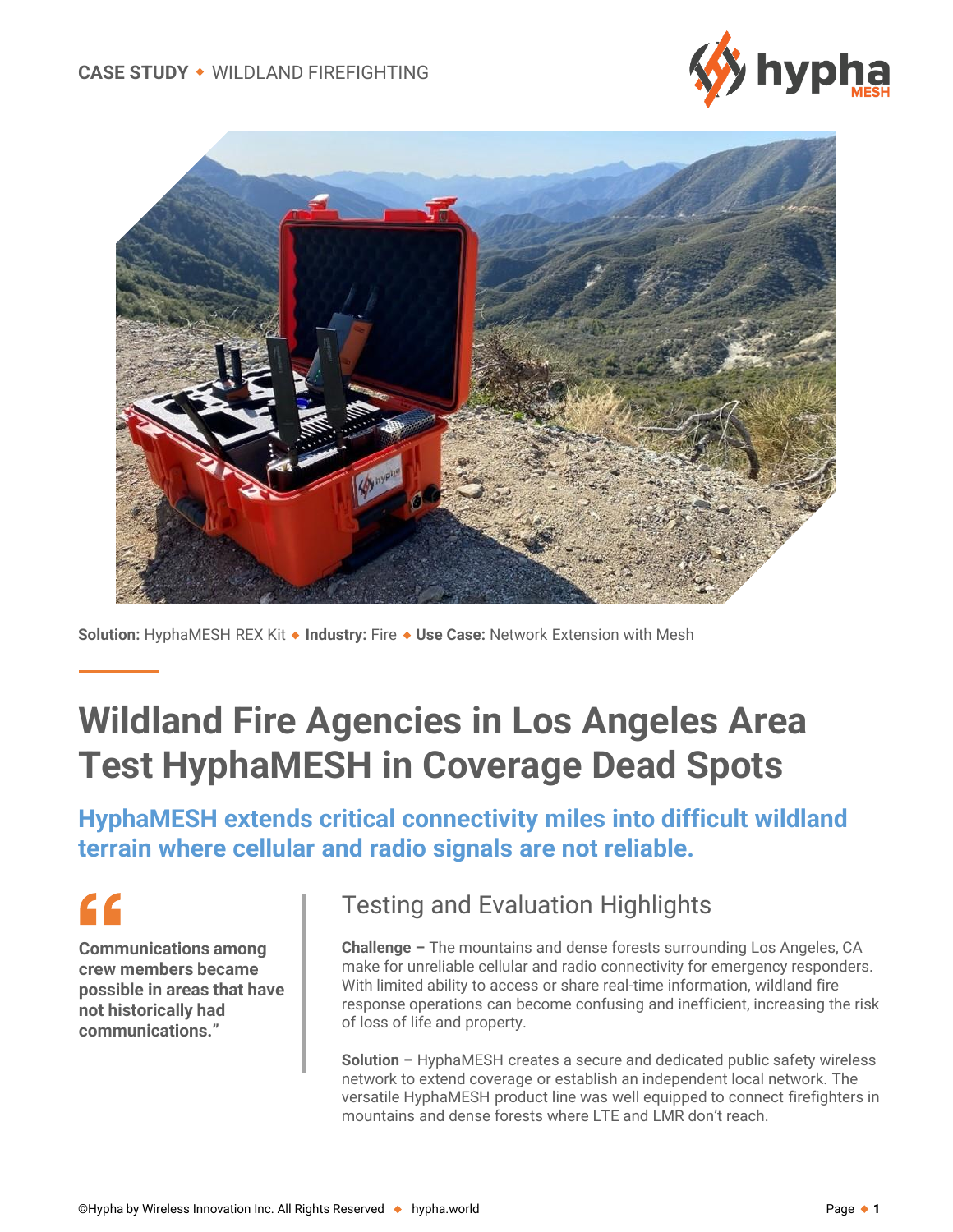## Santa Monica Mountains Yerba Buena and Sepulveda Canyons, California

### Challenge

The team went into the Santa Monica mountains at the south end of Ventura County and up into Yerba Buena Canyon. This canyon routinely causes communications problems for emergency responders – in fact, this area is always mentioned in agency discussions about communications gaps and needs. It is the site of the 2018 Woolsey Fire that burned 96,949 acres of land and destroyed 1,643 structures, killed three people, and prompted the evacuation of almost 300,000 people.



# $\epsilon$

**Everyone understood the technology with little to no training."** 

 $\epsilon$ 

**Excited to get into the field and deploy the HyphaMESH REX kit." Want to learn more?**



## Solution

Simulating typical operations, a HyphaREX Kit with LTE backhaul from the Cradlepoint IBR900 was staged at a strategic observation and communication location identified in Standard Operating Guidelines (SOGs). The team bridged the HyphaMESH connection between Yerba Buena and Sepulveda Canyons, providing Wi-Fi access for firefighters from portable HyphaCAPs. From there, the *first responders traveled 1.4 miles down the canyon out of sight of the SOG, maintaining secure, dedicated Wi-Fi access on their rugged smartphones.* 

# **Benefits**

**Extended wireless internet access for Wi-Fi enabled devices**

HyphaMESH provided wireless internet access deep into both Yerba Buena and Sepulveda Canyons, the first time either location had internet connectivity – important because this is a difficult area for LTE and VHF coverage.

**[Request a Demo](https://us.hypha.world/demo-request)**

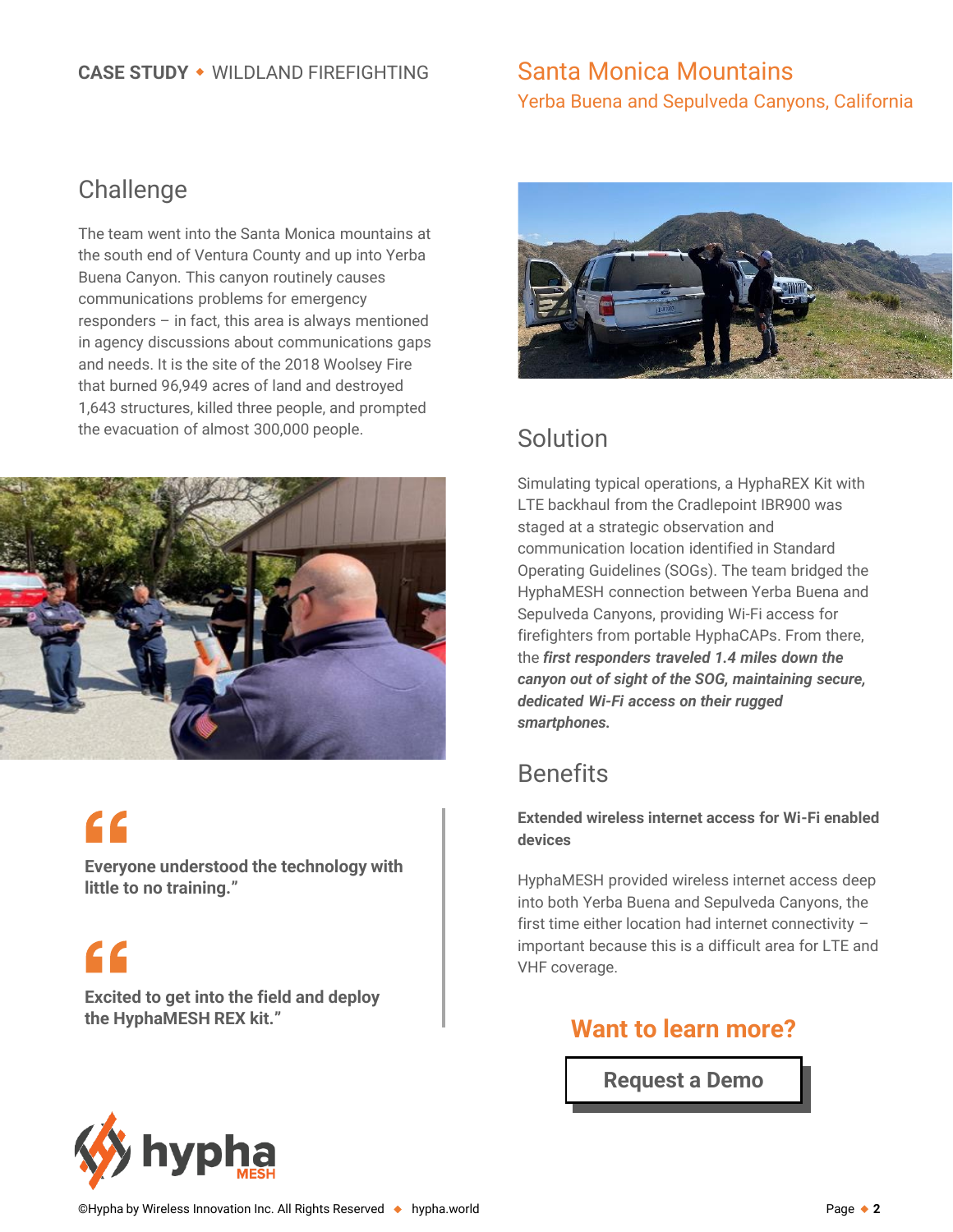## **Challenge**

The Icehouse Canyon trail is a popular hiking destination in dense, mountainous forests near Mt. Baldy, California, and very susceptible to wildland fires. Cellular and radio coverage is limited given the terrain, and the towers in the area aim signal in the opposite direction below towards the Los Angeles Basin. As a result, responders in the area are forced to conduct rescue operations without reliable communications.



### Solution

A vehicle equipped with a HyphaNODE and a Cradlepoint IBR900 providing LTE backhaul was parked at the edge of known LTE coverage. From there fire/EMS personnel took their portable HyphaCAPs with Wi-Fi access and spread out to locations with no cellular and LMR coverage. *The HyphaCAPs maintained connectivity up to a half mile away from each other, creating a secure, encrypted wireless mesh network.* 

#### **Want to learn more?**

**[Request a Demo](https://us.hypha.world/demo-request)**



### Mount Baldy Village Icehouse Canyon Trailhead, California

# **Benefits**

#### **Mesh network penetrates deep into dense forests**

By breadcrumbing between multiple portable mesh HyphaCAPs down the trail through dense forest terrain into known coverage dead spots, responders accessed Wi-Fi enabled smartphones, tablets and laptops more than 2 miles away from the LTE backhaul at the vehicle.

#### **No internet, no problem**

HyphaMESH devices allow responders to communicate with no internet connection. With smartphones connected over Wi-Fi to the HyphaCAPs, first responders used the ATAK situational awareness application to edit and share wildland fire map perimeters and notes in real-time within the local area mesh network, communicating with each other without internet connectivity.

**Provided connectivity in areas that have never had online access before."**